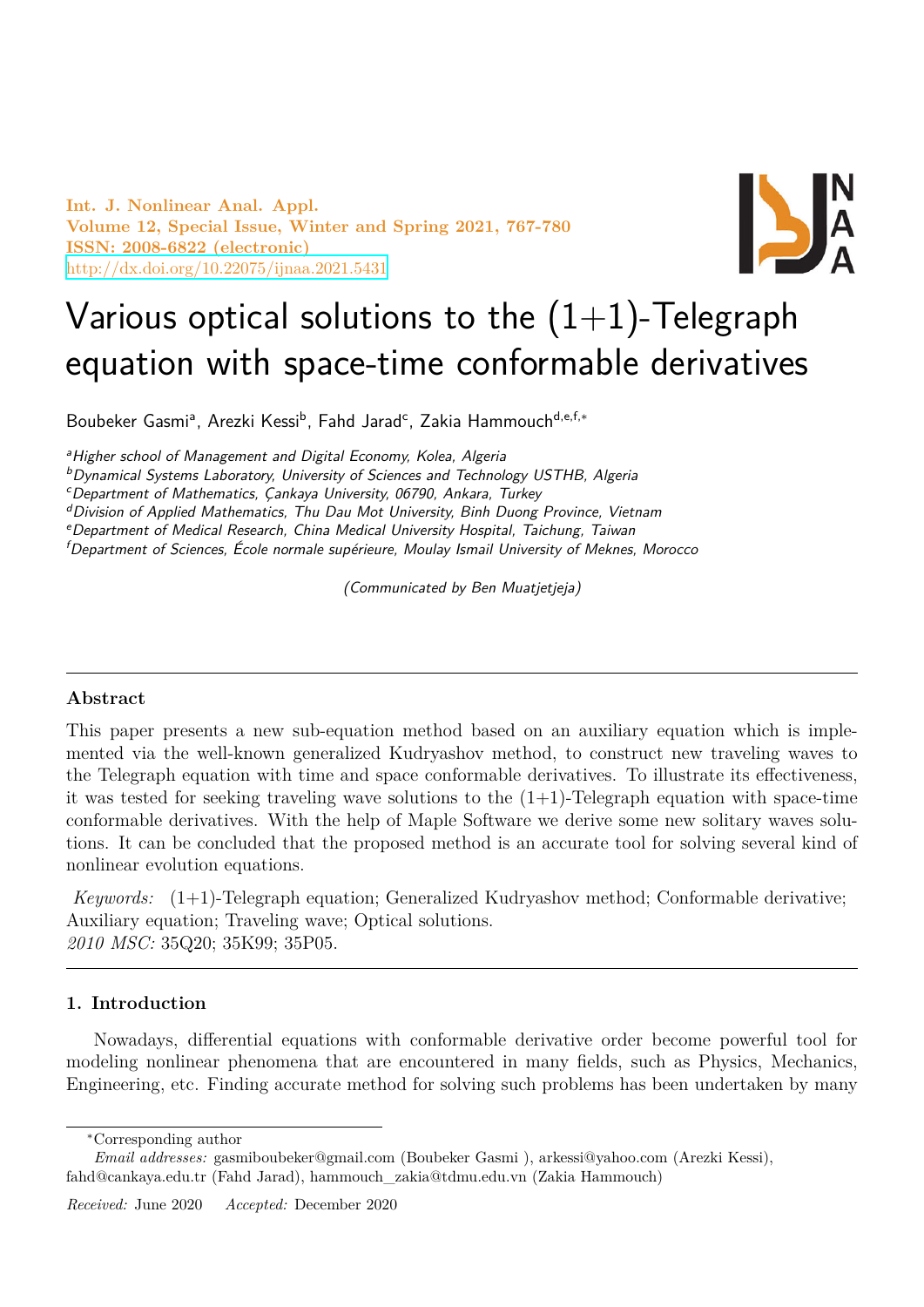researchers [1, 2, 3, 4, 5, 6, 7, 8, 9, 10, 11, 12, 13, 14, 15, 16, 17, 18, 19, 20, 21, 22, 23, 24, 25, 26, 27]. to this end a variety of powerful methods have been presented such as sine-cosine method [1, 2], homotopy perturbation method [3, 4], tanh-sech method [5, 6], homogeneous balance method [7, 8], F-expansion [m](#page-11-0)[e](#page-11-1)t[ho](#page-11-2)[d](#page-11-3) [\[9](#page-11-4), [1](#page-11-5)[0\],](#page-11-6) [E](#page-11-7)[xp](#page-12-0)-[fun](#page-12-1)[ctio](#page-12-2)[n m](#page-12-3)[eth](#page-12-4)[od](#page-12-16)[[11,](#page-12-6) [12](#page-12-7), [13](#page-12-8)],  $(G'/G)$  $(G'/G)$  $(G'/G)$ -e[xpa](#page-12-12)[nsio](#page-12-13)[n](#page-12-14) [meth](#page-12-15)od [\[14](#page-12-17), [15](#page-12-18), 16], modified Kudryashov method [17, 18, 19], generalized Kudryashov method [20, 21, 22], d[ou](#page-11-0)[bl](#page-11-1)e auxiliary equations method [27, [28](#page-11-2), 29, 30], and so on.

Our study focusses o[n p](#page-12-0)[rese](#page-12-1)nting a [n](#page-11-3)ovel technique [to](#page-12-2) s[olv](#page-12-3)[e](#page-11-4) [pa](#page-12-4)rtial differential equations wi[th](#page-12-5) [t](#page-11-6)i[me](#page-12-6) [an](#page-12-7)d space conformable derivatives b[y c](#page-12-8)[omb](#page-12-9)[inin](#page-12-10)g the generalized Kudryashov met[hod](#page-12-11) [to t](#page-12-12)[he a](#page-12-13)uxiliary equation technique. We impl[em](#page-12-18)[ent](#page-12-19) [this](#page-12-20) [no](#page-12-21)vel method to seek traveling waves for the space-time non linear Telegraph equation with conformable derivatives. The remainder of this paper is organized as follows. In section 2, we recall some basic definitions of conformable derivative and some of its useful mathematical properties that will be used throughout the paper. Section 3, deals with the the description of the new method. In section 4, we construct solitary wave solutions for the space-time non linear Telegraph Equation. In section 5, the behavior of the wave solutions of space-time non linear Telegraph Equation are displayed graphically and discussed in detail. In section 6 concluding remarks are given.

# **2. Preliminaries**

Following the works by Khalil et al.[31] and Abdeljawad et al. [32, 33, 34, 35, 36], the Conformable derivative of order  $\alpha$  with respect to  $x$  is defined as the following

$$
D_t^{\alpha}(f(t)) = \lim_{\epsilon \to 0} \frac{f(t + \epsilon t^{1-\alpha}) - f(t)}{\epsilon}, \quad \text{for all} \quad t > 0 \quad 0 < \alpha \le 1. \tag{2.1}
$$

Here, we recall some useful properties of Conformable derivative:

$$
D_t^{\alpha} f(g(t)) = f'_g[g(t)] D_t^{\alpha}(g(t)),
$$
\n(2.2)

$$
D_{t}^{\alpha} (f (t) g (t)) = f (t) D_{t}^{\alpha} g (t) + g(t) D_{t}^{\alpha} f (t), \qquad (2.3)
$$

$$
D_t^{\alpha}(t^u) = u \cdot t^{u-\alpha},\tag{2.4}
$$

$$
D_x^{\alpha}(c) = 0, \text{where } c \text{ is a constant}, \qquad (2.5)
$$

$$
D_t^{\alpha}(f)(t) = t^{1-\alpha} \frac{df}{dt}.
$$
\n(2.6)

## **3. Description of the method**

We present here the main steps of the proposed method. Consider a general nonlinear equation with conformable derivatives as the following

$$
P(u, u_x, u_y, u_z, \dots, D_t^{\delta}, D_x^{\alpha}, D_y^{\beta}, D_z^{\gamma}, \dots) = 0.
$$
\n(3.1)

Where *u* is a function of independent variables,  $(x, y, z, \ldots, t)$ ,  $D_t^{\alpha}, D_x^{\alpha}, D_y^{\beta}$  and  $D_z^{\alpha}$  are the Conformable derivatives of *u* with respect to *t, x, y* and *z* and *P* is polynomial in *u*.

To seek the traveling wave solutions *u* of Eq. 3.1 explicitly, we will follow the next three steps: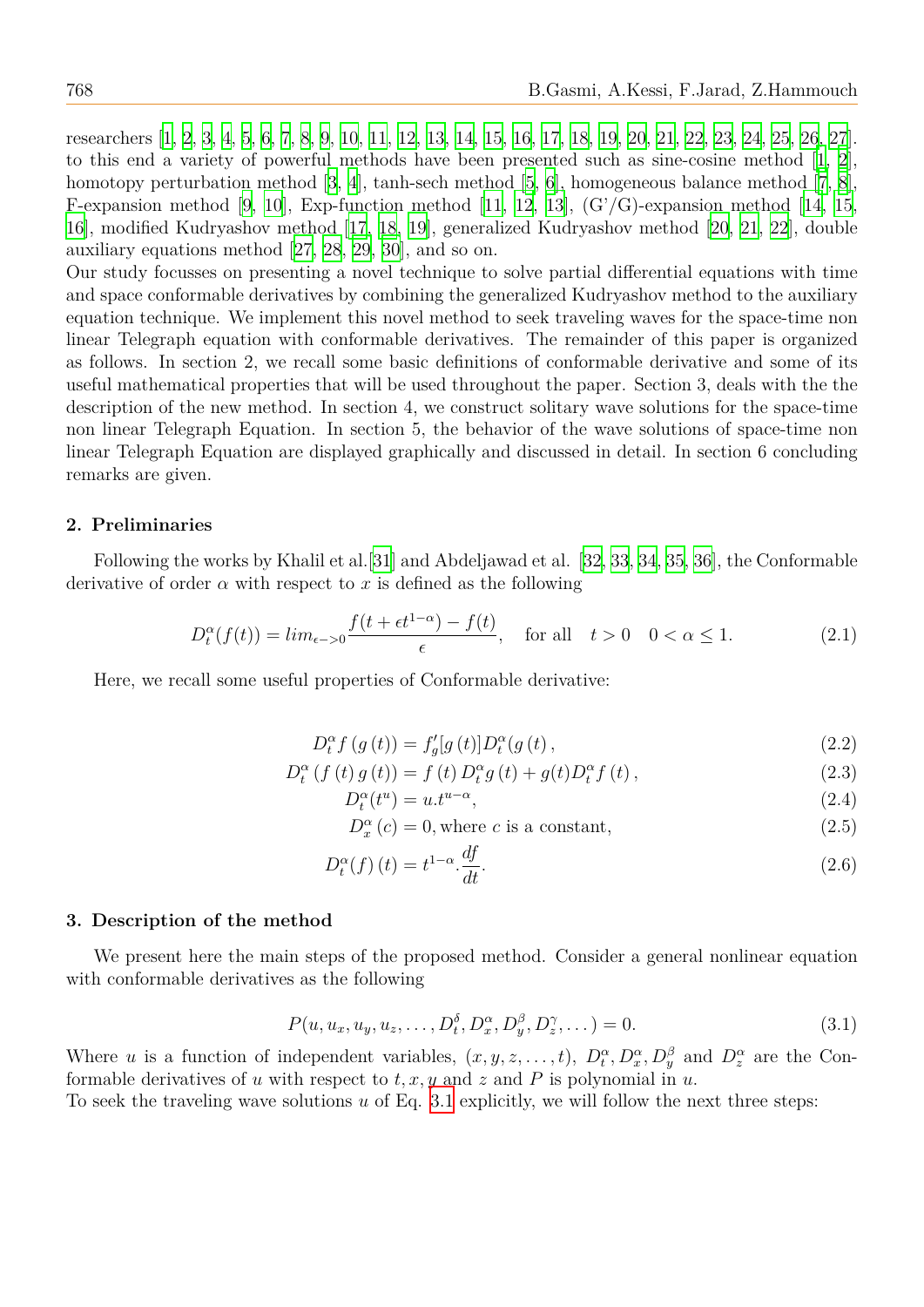• Step 1. Using the wave transformation

$$
U(x, y, z, \dots, t) = U(\eta), \eta = \frac{kx^{\alpha}}{\alpha} + \frac{ly^{\beta}}{\beta} + \frac{hz^{\gamma}}{\gamma} + \dots - \frac{vt^{\delta}}{\delta}.
$$
 (3.2)

Where  $k, l, h$  and  $v$  are constants to be determined later, Eq.(3.2) converts Eq.(3.1) to an ordinary differential equation with new variable *η*

<span id="page-2-0"></span>
$$
H(u, u', u'', u''', \dots) = 0
$$
\n(3.3)

where the prime stands for differentiation with respect to *η*.

• Step 2. Assume that the exact solution of  $Eq.(3.3)$  can be written as

$$
u(\eta) = \frac{\sum_{i=0}^{N} a_i \left(\frac{h(\eta)}{g(\eta)}\right)^i}{\sum_{j=0}^{M} b_j \left(\frac{h(\eta)}{g(\eta)}\right)^j}.
$$
\n(3.4)

<span id="page-2-2"></span>Here  $a_i$  ( $i = 0, ..., N$ ),  $b_j$  ( $j = 0, ..., M$ ) are constants to be determined later,  $(a_N, b_M) \neq (0, 0)$ , and  $\left(\frac{h(\eta)}{a(\eta)}\right)$  $\frac{h(\eta)}{g(\eta)}$  is the solution of

<span id="page-2-1"></span>
$$
\left(\frac{h(\eta)}{g(\eta)}\right)' = A\left(\frac{h(\eta)}{g(\eta)}\right)^2 + B\left(\frac{h(\eta)}{g(\eta)}\right) + C,\tag{3.5}
$$

where  $g(\eta) = \exp(\eta) (h(\eta))'$ . Eq. (3.5) has the following set of solutions

1. Family1 : When  $\Delta = B^2 - 4AC > 0$ ,

$$
\left(\frac{h(\eta)}{g(\eta)}\right) = \frac{-2C[1 - \tanh(\frac{\sqrt{\Delta}}{2}\eta)\tanh(\frac{\sqrt{\Delta}}{2}k_1)]}{B - B\tanh(\frac{\sqrt{\Delta}}{2}\eta)\tanh(\frac{\sqrt{\Delta}}{2}k_1) - \sqrt{\Delta}[\tanh(\frac{\sqrt{\Delta}}{2}\eta) - \tanh(\frac{\sqrt{\Delta}}{2}k_1)]}.
$$
(3.6)

 $k_1$  is a constant.

2. Family 2 : When  $\Delta = B^2 - 4AC < 0$ , then

$$
\left(\frac{h(\eta)}{g(\eta)}\right) = \frac{-2C\left[1 + \tan\left(\frac{\sqrt{-\Delta}}{2}\eta\right)\tan\left(\frac{\sqrt{-\Delta}}{2}k_1\right)\right]}{B + B\tan\left(\frac{\sqrt{-\Delta}}{2}\eta\right)\tan\left(\frac{\sqrt{-\Delta}}{2}k_1\right) + \sqrt{-\Delta}[\tan\left(\frac{\sqrt{-\Delta}}{2}\eta\right) - \tan\left(\frac{\sqrt{-\Delta}}{2}k_1\right)]}.\tag{3.7}
$$

 $k_1$  is a constant.

3. Family 3: When  $\Delta = B^2 - 4AC = 0, AC > 0$ , then

$$
\left(\frac{h(\eta)}{g(\eta)}\right) = -\frac{C(\eta - k_1)}{\sqrt{AC}(\eta - k_1) - 1},\tag{3.8}
$$

 $k_1$  is a constant.

4. Family 4: When  $C = 0, B \neq 0$ , then

$$
\left(\frac{h(\eta)}{g(\eta)}\right) = -\frac{B \exp(B\eta)}{A \exp B\eta + Bk_1},\tag{3.9}
$$

 $k_1$  is a constant.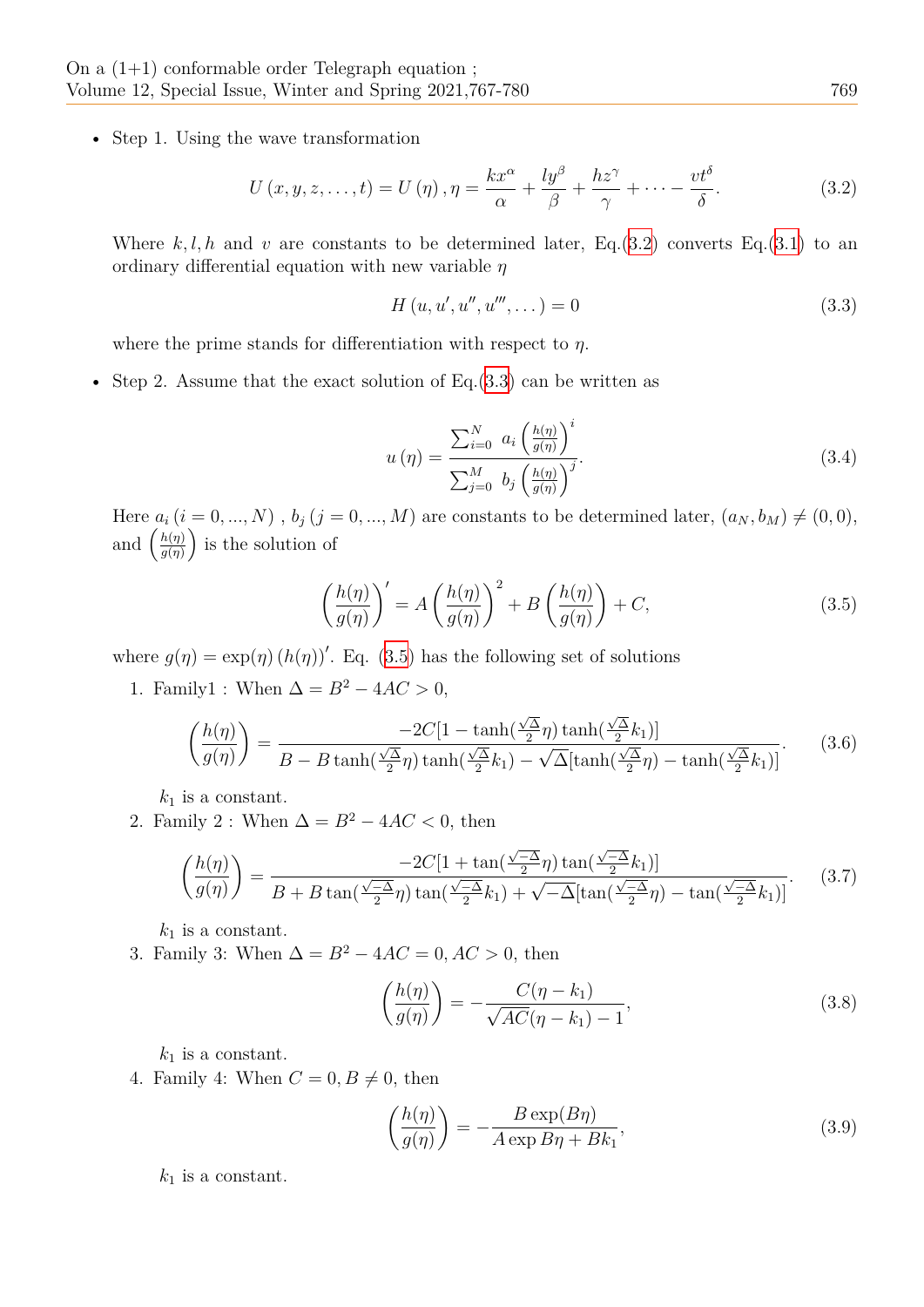5. Family 5: When  $B = 0, C = 0$ ,

$$
\left(\frac{h(\eta)}{g(\eta)}\right) = -\frac{1}{A\eta + k_1},\tag{3.10}
$$

 $k_1$  is a constant.

• Step 3: To compute the positive integer number *N* and *M* in Eq. (3.4) we balance the highest order linear term and the highest order nonlinear term occurring in Eq.(3.3) This completes the determination of the value of *N* and *M*.

Substituting Eq.  $(3.4)$  along with Eq.  $(3.5)$  into Eq.  $(3.3)$ , we calcul[ate](#page-2-2) all t[he](#page-2-0) necessary derivatives  $u', u'', \ldots$  As a result of this substitution, we get then a polynomial of  $\left(\frac{h(\eta)}{a(n)}\right)$  $\frac{h(\eta)}{g(\eta)}\Big)$ , setting the coefficients of the s[ame](#page-2-2) power of  $\left(\frac{h(\eta)}{g(n)}\right)$  $\frac{h(\eta)}{g(\eta)}$  [to z](#page-2-1)ero, we obt[ain](#page-2-0) a system of algebraic equations. Solving this system we get the unknown parameters  $A, B, C, a_i$  ( $i = 0, \ldots, N$ ),  $b_j$ , ( $j = 0, \ldots, M$ ),  $k, l, h, \ldots$  and *v*. We finally obtain the exact solutions of Eq. (3.3). Substituting these results into the solutions of Eq(3.5) and using Eq.(3.2) we get the exact solutions of Eq. (3.1).

## **4. Derivation of new traveling waves to the Telegraph equ[atio](#page-2-0)n**

In this section we seek the exact solutions of the Telegraph Equation through above described method. Such equation with time-space conformable derivatives can be written as

$$
D_{tt}^{2\alpha}u - D_{xx}^{2\alpha}u + D_t^{\alpha}u + \gamma u + \beta u^3 = 0.
$$
 (4.1)

Where  $\alpha$  is a parameter describing the order of derivation in conformable sense. When  $\alpha = 1$ , Eq. (4.1) reduces to the nonlinear Telegraph equation. Using the complex transform

<span id="page-3-1"></span><span id="page-3-0"></span>
$$
\eta = \frac{kx^{\alpha}}{\alpha} - \frac{ct^{\alpha}}{\alpha} \tag{4.2}
$$

, [Eq](#page-3-0).(4.1) is reduced to the following ordinary differential equation

$$
(c2 - k2)u'' - cu' + \gamma u + \beta u3 = 0.
$$
 (4.3)

B[alan](#page-3-0)cing the order of  $u''$  and  $u^3$  in Eq. (4.3), we obtain  $N = 2$  and  $M = 1$ . Then the solution can be expressed as

$$
u(\eta) = \frac{a_0 + a_1 \left(\frac{h(\eta)}{g(\eta)}\right) + a_2 \left(\frac{h(\eta)}{g(\eta)}\right)^2}{b_0 + b_1 \left(\frac{h(\eta)}{g(\eta)}\right)}.
$$
\n(4.4)

<span id="page-3-2"></span>Substituting Eq. $(4.4)$  and its derivatives using Eq. $(3.5)$  into Eq. $(4.3)$ , collecting the coefficients of each power of  $\left(\frac{h(\eta)}{q(n)}\right)$  $\frac{h(\eta)}{g(\eta)}\right)^i$ ,  $(i = 0, \ldots, N)$ ,  $(i = 0, \ldots, M)$ ,

and set them to zero, we obtain a system of algebraic equations. [Solv](#page-3-1)ing this system of algebraic equations with the a[id o](#page-3-2)f Maple, we obtain the followi[ng s](#page-2-1)ets: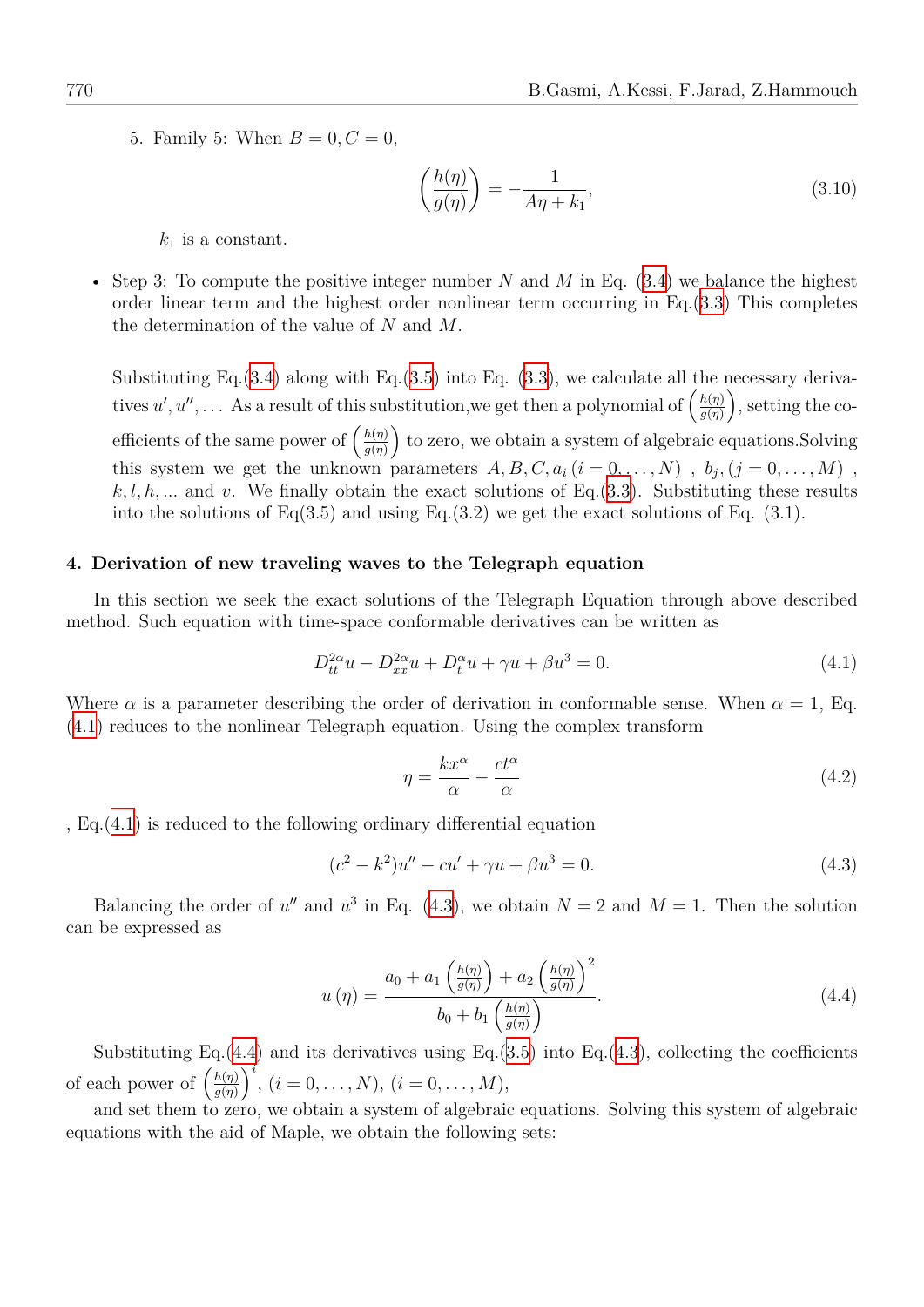• Set 1:

$$
a_0 = 0, a_1 = \pm \frac{\sqrt{2}b_1}{4} \sqrt{\frac{-2\gamma(B^2 + \Delta - 2B\frac{\Delta}{\sqrt{\Delta}})}{\beta\Delta}}, a_2 = \pm \frac{\sqrt{2}b_1}{8C} \sqrt{\frac{-2\gamma(B^2 + \Delta - 2B\frac{\Delta}{\sqrt{\Delta}})}{\beta\Delta}} (B + \frac{\Delta}{\sqrt{\Delta}}), b_0 = 0,
$$
  
\n
$$
k = \pm \sqrt{\frac{9\gamma^2 - 2\gamma}{4\Delta}}, c = \frac{3\gamma}{\sqrt{4\Delta}}, \Delta = B^2 - 4AC.
$$
\n(4.5)

Substituting these result into Eq (4.4) we have :

$$
u_1(\eta) = \pm \frac{1}{4C} \sqrt{\frac{-\gamma (B^2 + \Delta - 2B \frac{\Delta}{\sqrt{\Delta}})}{\beta \Delta}} \left( 2C + (B + \frac{\Delta}{\sqrt{\Delta}}) \left( \frac{h(\eta)}{g(\eta)} \right) \right)
$$
(4.6)

where

*η* =  $\pm \sqrt{\frac{9\gamma^2-2\gamma}{4\Delta}}$ *x α <sup>α</sup> −* 3*γ √* 4∆  $\frac{t^{\alpha}}{\alpha}$  The exact solution *u*<sub>1</sub> (*η*) exists under the constraint condition  $\Delta > 0$ .

• Set 2:

$$
a_0 = \pm \frac{b_0}{2} \sqrt{\left(\frac{-\gamma}{\beta \Delta}\right)} [B - \frac{\Delta}{\sqrt{\Delta}}], a_1 = \pm \frac{1}{2} \sqrt{\left(\frac{-\gamma}{\beta \Delta}\right)} [b_1 B + 2b_0 A - \frac{\Delta b_1}{\sqrt{\Delta}}], a_2 = \pm A b_1 \sqrt{\frac{\gamma}{-\beta \Delta}},
$$
  
\n
$$
k = \pm \frac{1}{2} \sqrt{\frac{9\gamma^2 - 2\gamma}{\Delta}}, c = \frac{3\gamma}{2\sqrt{\Delta}}, \Delta = B^2 - 4AC.
$$
\n(4.7)

substituting these results in Eq  $(4.4)$ , we have :

$$
u_2(\eta) = \pm \frac{1}{2} \sqrt{\frac{-\gamma}{\beta \Delta}} \left( B - \frac{\Delta}{\sqrt{\Delta}} + 2A \frac{h(\eta)}{g(\eta)} \right).
$$
 (4.8)

where  $\eta = \pm \frac{1}{2}$ 2  $\sqrt{\frac{9\gamma^2-2\gamma}{\Delta}}$  $\frac{x^{\alpha}}{\alpha} - \frac{3\gamma}{2\sqrt{2}}$ 2 *√* ∆ *t α*  $rac{t^{\alpha}}{\alpha}$ .

• Set 3:

$$
a_0 = \pm \frac{Cb_1}{4A} \sqrt{\frac{A\gamma}{\beta C}}, a_1 = \pm \frac{b_1}{4A} \frac{\sqrt{\frac{\gamma A}{C\beta}}}{\frac{1}{\sqrt{-4AC}}}, a_2 = \mp \frac{b_1}{4} \sqrt{\frac{A\gamma}{C\beta}}, b_0 = 0, B = 0,
$$
  
\n
$$
k = \pm \frac{1}{4} \sqrt{\frac{9\gamma^2 - 2\gamma}{-4AC}}, c = \frac{3\gamma}{4\sqrt{-4AC}}.
$$
\n(4.9)

Substituting these results in Eq  $(4.4)$ , we have :

$$
u_3(\eta) = \mp \frac{1}{4} \sqrt{\frac{A\gamma}{\beta C}} \frac{\left(-\frac{C}{\sqrt{\Delta}} - \frac{h(\eta)}{g(\eta)} + \frac{A}{\sqrt{\Delta}} \left(\frac{h(\eta)}{g(\eta)}\right)^2\right)}{\frac{A}{\sqrt{\Delta}} \left(\frac{h(\eta)}{g(\eta)}\right)}.
$$
(4.10)

Where  $\eta = \pm \frac{1}{4}$ 4  $\sqrt{\frac{9\gamma^2-2\gamma}{2}}$ *−*4*AC*  $\frac{x^{\alpha}}{\alpha} - \frac{3\gamma}{4\sqrt{-4}}$ 4 *√ −*4*AC t α*  $rac{t^{\alpha}}{\alpha}$ .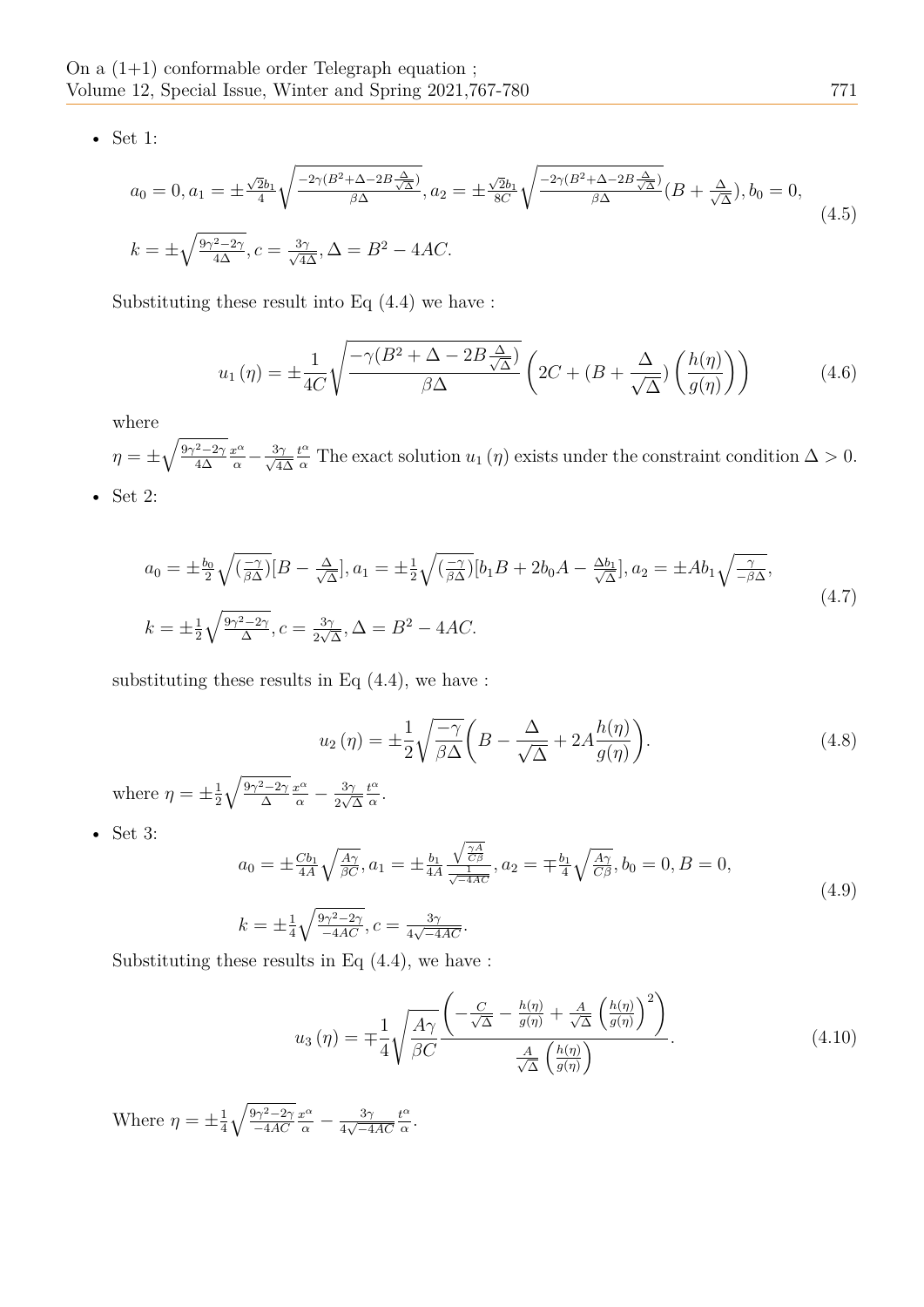• Set 4:

$$
a_0 = \pm b_0 \frac{\sqrt{\left(\frac{-\gamma}{\beta \Delta}\right)}}{4B} [B^2 - 2\frac{\Delta B}{\sqrt{\Delta}} + \Delta], a_1 = \pm \frac{b_0 A \sqrt{\left(\frac{-\gamma}{\beta \Delta}\right)} \left[\frac{-\Delta}{\sqrt{\Delta}} + B\right]}{B},
$$
  
\n
$$
a_2 = \pm \frac{b_0 A^2}{B} \sqrt{\left(\frac{-\gamma}{\beta \Delta}\right)}, b_1 = \frac{2b_0 A}{B}, \Delta = B^2 - 4AC,
$$
  
\n
$$
k = \pm \sqrt{\frac{9\gamma^2 - 2\gamma}{16\Delta}}, c = \frac{3\gamma}{\sqrt{16\Delta}}.
$$
\n(4.11)

Substituting these results in Eq (4.4), we have :

$$
u_4(\eta) = \pm \frac{1}{4} \sqrt{\left(\frac{-\gamma}{\beta \Delta}\right)} \left( \frac{\left[B^2 - 2\frac{B\Delta}{\sqrt{\Delta}} + \Delta\right] + A[4B - 4\frac{\Delta}{\sqrt{\Delta}}] \left(\frac{h(\eta)}{g(\eta)}\right) + 4A^2 \left(\frac{h(\eta)}{g(\eta)}\right)^2}{B + 2A \left(\frac{h(\eta)}{g(\eta)}\right)} \right) \tag{4.12}
$$

where  $\eta = \pm \sqrt{\frac{9\gamma^2 - 2\gamma}{16\Delta}}$ *α α –*  $\frac{3\gamma}{\sqrt{16\Delta}}$ *t α*  $rac{t^{\alpha}}{\alpha}$ .

• Set5 :

$$
a_0 = \pm b_0 \sqrt{\frac{-\gamma}{\beta}}, a_1 = 0, a_2 = 0, b_1 = \frac{2Bb_0}{C}, A = 0,
$$
  
\n
$$
k = \pm \frac{\sqrt{9\gamma^2 - 2\gamma}}{2B}, c = \frac{-3\gamma}{2B}, BC \neq 0
$$
\n(4.13)

Substituting these result into Eq (4.4) we have :

$$
u_5(\eta) = \frac{\pm \sqrt{\frac{-\gamma}{\beta}}}{1 + \frac{2B}{C} \left(\frac{h(\eta)}{g(\eta)}\right)}
$$
(4.14)

where  $\eta = \pm$  $\sqrt{9\gamma^2-2\gamma}$ 2*B*  $\frac{x^{\alpha}}{\alpha} + \frac{3\gamma}{2E}$ 2*B t α*  $rac{t^{\alpha}}{\alpha}$ .

• Set 6:

$$
a_0 = \pm b_0 \sqrt{\frac{-\gamma}{B}}, a_1 = \pm \frac{Bb_0}{C} \sqrt{\frac{-\gamma}{B}}, a_2 = 0, b_1 = \frac{-b_0 B}{C}, A = 0,
$$
  
\n
$$
k = \pm \frac{\sqrt{9\gamma^2 - 2\gamma}}{2B}, c = \frac{3\gamma}{2B}.
$$
\n(4.15)

substituting these result into Eq  $(4.4)$  we have :

$$
u_6(\eta) = \pm \sqrt{\frac{-\gamma}{\beta}} \left( \frac{C + B \frac{h(\eta)}{g(\eta)}}{-C + B \frac{h(\eta)}{g(\eta)}} \right)
$$
(4.16)

where  $\eta = \pm$  $\sqrt{9\gamma^2-2\gamma}$ 2*B*  $\frac{x^{\alpha}}{\alpha} - \frac{3\gamma}{2E}$ 2*B t α α .*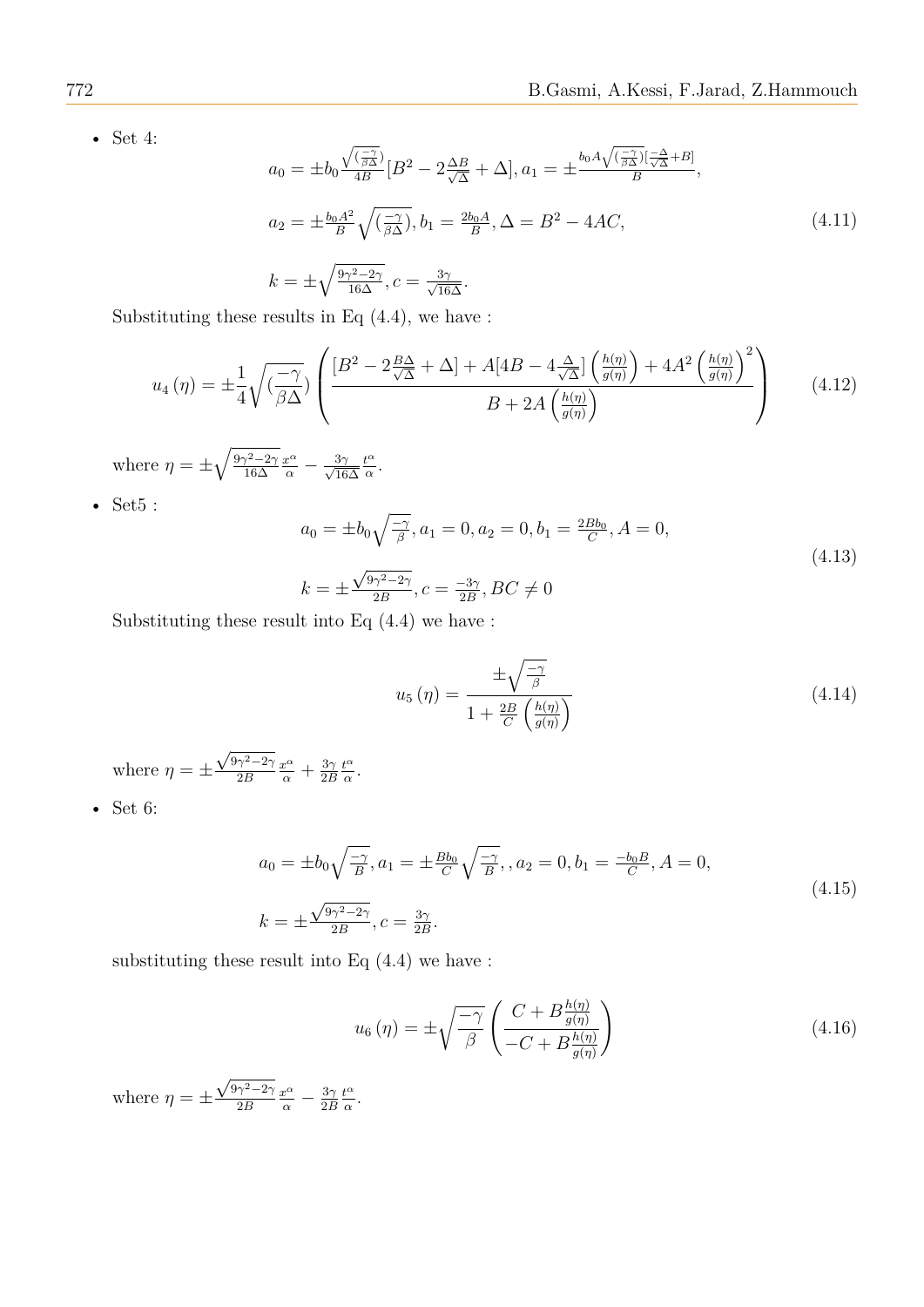• Set 7:

$$
a_0 = \pm \frac{\sqrt{2}b_0}{2(B^2 - \Delta)} \left( \sqrt{\frac{-2\gamma (B^2 + \Delta + 2B \frac{\Delta}{\sqrt{\Delta}})}{\beta}} (B - \frac{\Delta}{\sqrt{\Delta}}) \right), a_1 = \pm \frac{\sqrt{2}b_0}{4C} \left( \sqrt{\frac{-2\gamma (B^2 + \Delta + 2B \frac{\Delta}{\sqrt{\Delta}})}{\beta}} \right)
$$
  
\n
$$
a_2 = 0, b_1 = \frac{b_0}{2C} \left( B - 3 \frac{\Delta}{\sqrt{\Delta}} \right)
$$
  
\n
$$
k = \pm \frac{1}{2} \sqrt{\frac{9\gamma^2 - 2\gamma}{\Delta}}, c = \frac{3\gamma}{2\sqrt{\Delta}}, \Delta = B^2 - 4AC.
$$
\n(4.17)

Substituting these result into Eq (4.4) we have :

$$
u_7(\eta) = \pm \sqrt{\frac{-\gamma (B^2 + \Delta + 2B\frac{\Delta}{\sqrt{\Delta}})}{\beta}} \left( \frac{2BC - 2\frac{\Delta C}{\sqrt{\Delta}} + (-\Delta + B^2) \left( \frac{h(\eta)}{g(\eta)} \right)}{(B^2 - \Delta) \left( 2C + (B - 3\frac{\Delta}{\sqrt{\Delta}}) \left( \frac{h(\eta)}{g(\eta)} \right) \right)} \right)
$$
(4.18)

where  $\eta = \pm \frac{1}{2}$ 2  $\sqrt{\frac{9\gamma^2-2\gamma}{\Delta}}$  $\frac{x^{\alpha}}{\alpha} - \frac{3\gamma}{2\sqrt{2}}$ 2 *√* ∆ *t α*  $\frac{t^{\alpha}}{\alpha}$ .

• Set 8:

$$
a_0 = \pm b_0 \sqrt{\frac{-\gamma}{\beta}}, a_1 = \pm \frac{Ab_0}{B} \sqrt{\frac{-\gamma}{\beta}}, a_2 = 0, C = 0,
$$
  
\n
$$
k = \pm \frac{1}{2} \sqrt{\frac{9\gamma^2 - 2\gamma}{B^2}}, c = \frac{-3\gamma}{2B}.
$$
\n(4.19)

substituting these results in Eq  $(4.4)$ , we have :

$$
u_8(\eta) = \pm b_0 \sqrt{\frac{-\gamma}{\beta}} \left( \frac{1 + \frac{A}{B} \left( \frac{h(\eta)}{g(\eta)} \right)}{b_0 + b_1 \left( \frac{h(\eta)}{g(\eta)} \right)} \right)
$$
(4.20)

where  $\eta = \pm \frac{1}{2}$ 2  $\sqrt{\frac{9\gamma^2-2\gamma}{B^2}}$  $\frac{x^{\alpha}}{\alpha} + \frac{3\gamma}{2E}$ 2*B t α*  $rac{t^{\alpha}}{\alpha}$ .

• Set 9:

$$
a_0 = \pm \frac{Cb_1}{B} \sqrt{\frac{-\gamma}{\beta}}, a_1 = 0, a_2 = 0, b_0 = 0, A = 0,
$$
  
\n
$$
k = \pm \frac{\sqrt{9\gamma^2 - 2\gamma}}{2B}, c = \frac{-3\gamma}{2B}.
$$
\n(4.21)

Substituting these results in Eq  $(4.4)$ , we have

$$
u_9(\eta) = \frac{\pm \frac{C}{B} \sqrt{\frac{-\gamma}{\beta}}}{\left(\frac{h(\eta)}{g(\eta)}\right)}.
$$
\n(4.22)

where  $\eta = \pm$  $\sqrt{9\gamma^2-2\gamma}$ 2*B*  $\frac{x^{\alpha}}{\alpha} + \frac{3\gamma}{2E}$ 2*B t α*  $rac{t^{\alpha}}{\alpha}$ .

• Set 10: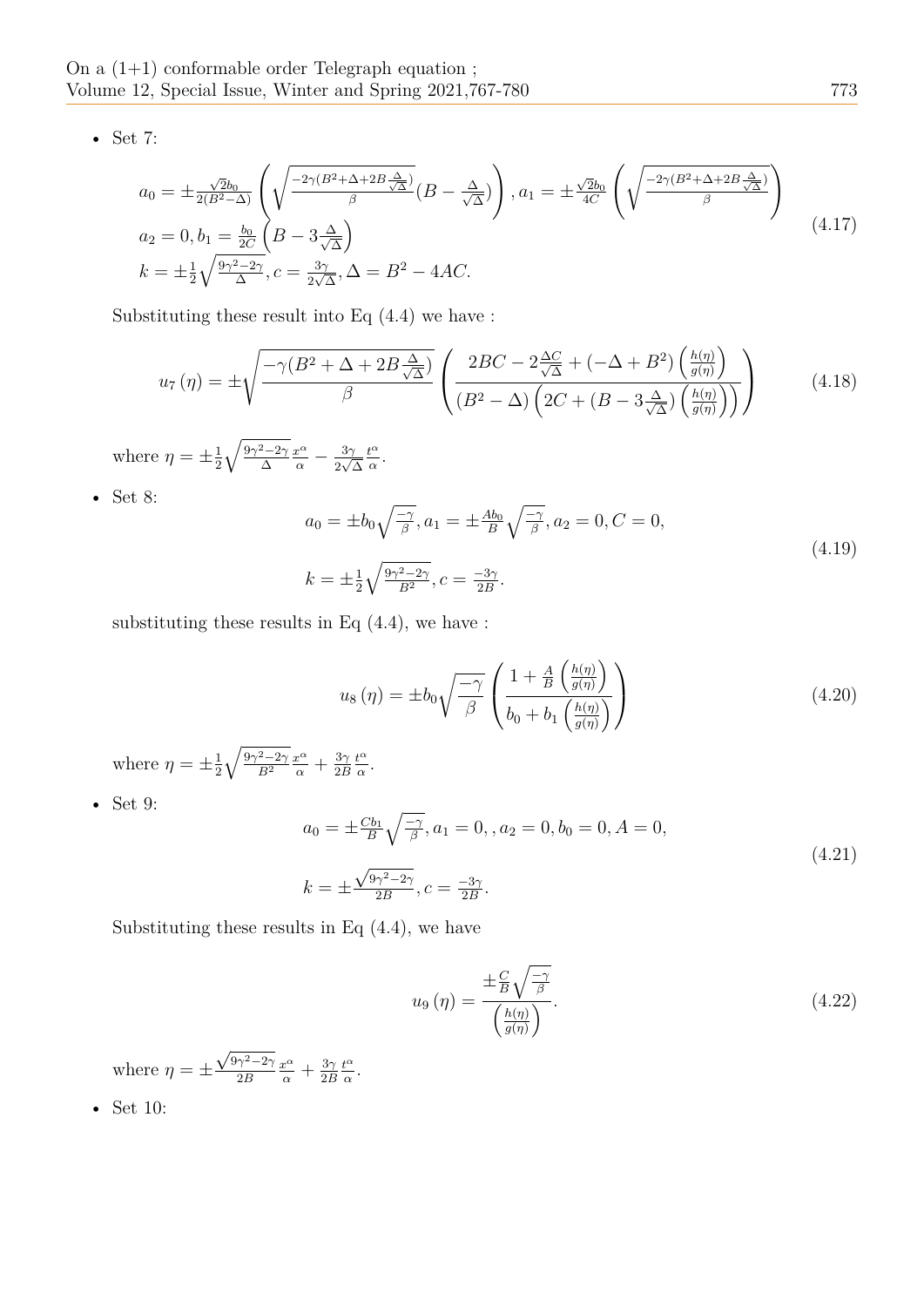$$
a_0 = \pm \frac{1}{2} \sqrt{-\frac{2\gamma [2C^2 b_1^2 + 2b_0 b_1 C \frac{\Delta}{\sqrt{\Delta}} + b_0^2 \Delta + 2b_0^2 C A - 2BC b_0 b_1 - B b_0^2 \frac{\Delta}{\sqrt{\Delta}}]}{\beta \Delta}},
$$
  
\n
$$
a_1 = \pm \sqrt{2} \sqrt{-\frac{\gamma (2C^2 b_1^2 + 2 \frac{b_0 b_1 C \Delta}{\sqrt{\Delta}} + b_0^2 \Delta + 2b_0^2 C A - 2b_0 b_1 BC - \frac{B}{\sqrt{\Delta}} b_0^2 \Delta)}{\beta \Delta}} \frac{(B + \frac{\Delta}{\sqrt{\Delta}})}{4C}, a_2 = 0,
$$
\n
$$
k = \pm \frac{1}{2} \sqrt{\frac{9\gamma^2 - 2\gamma}{\Delta}}, c = \frac{3\gamma}{2\sqrt{\Delta}}, \Delta = B^2 - 4AC.
$$
\n
$$
(4.23)
$$

Substituting these results in Eq (4.4), we have :

$$
u_{10}(\eta) = \pm \frac{\left(2C + \left(B + \frac{\Delta}{\sqrt{\Delta}}\right)\left(\frac{h(\eta)}{g(\eta)}\right)\right)}{4C(b_0 + b_1)\left(\frac{h(\eta)}{g(\eta)}\right)} \sqrt{\frac{-\gamma\left([B^2 + \Delta - 2B\frac{\Delta}{\sqrt{\Delta}}]b_0^2 + 4C^2b_1^2 + 4b_0b_1\left(\frac{C\Delta}{\sqrt{\Delta}} - BC\right)\right)}{\beta\Delta}}
$$
\n(4.24)

where  $\eta = \pm \sqrt{\frac{9\gamma^2 - 2\gamma}{4\Delta}}$ *α α α –*  $\frac{3\gamma}{\sqrt{4\Delta}}$ *t α α*

• Set 11:

$$
a_0 = \frac{Ca_1}{B}, a_2 = 0, b_0 = 0, b_1 = \pm a_1 \sqrt{\frac{-\beta}{\gamma}}, A = 0,
$$
  
\n
$$
k = \pm \frac{\sqrt{9\gamma^2 - 2\gamma}}{2B}, c = \frac{3\gamma}{2B}.
$$
\n(4.25)

Substituting these results in Eq (4.4), we have :

$$
u_{11}(\eta) = \pm \frac{\frac{C}{B} + \left(\frac{h(\eta)}{g(\eta)}\right)}{\sqrt{\frac{-\beta}{\gamma} \left(\frac{h(\eta)}{g(\eta)}\right)}}
$$
(4.26)

where  $\eta = \pm$  $\sqrt{9\gamma^2-2\gamma}$ 2*B*  $\frac{x^{\alpha}}{\alpha} - \frac{3\gamma}{2E}$ 2*B t α α .*

• Set 12:

$$
a_0 = \pm \sqrt{\frac{-\gamma [(\Delta + 2CA - B \frac{\Delta}{\sqrt{\Delta}})b_0^2 + 2Cb_0b_1(\frac{\Delta}{\sqrt{\Delta}} - B) + 2C^2b_1^2]}{2\beta \Delta}},
$$
  
\n
$$
a_1 = \pm \sqrt{\frac{-2\gamma [(\Delta + 2CA - B \frac{\Delta}{\sqrt{\Delta}})b_0^2 + 2Cb_0b_1(\frac{\Delta}{\sqrt{\Delta}} - 2B) + 2C^2b_1^2]}{4C}}, a_2 = 0,
$$
\n(4.27)

$$
k = \pm \frac{1}{2} \sqrt{\frac{9\gamma^2 - 2\gamma}{\Delta}}, c = \frac{3\gamma}{2\sqrt{\Delta}}.
$$

Substituting these results in Eq  $(4.4)$ , we have :

$$
u_{12}(\eta) = \pm \sqrt{\frac{-\gamma [(\Delta + B^2 - 2B\frac{\Delta}{\sqrt{\Delta}})b_0^2 + 4b_0b_1C(\frac{\Delta}{\sqrt{\Delta}} - B) + 4C^2b_1^2]}{\beta\Delta}} \begin{pmatrix} 2C + (B + \frac{\Delta}{\sqrt{\Delta}}) \left(\frac{h(\eta)}{g(\eta)}\right) \\ 4C(b_0 + b_1 \left(\frac{h(\eta)}{g(\eta)}\right)) \end{pmatrix}.
$$
\n(4.28)

where  $\eta = \pm \frac{1}{2}$ 2  $\sqrt{\frac{9\gamma^2-2\gamma}{\Delta}}$  $\frac{x^{\alpha}}{\alpha} - \frac{3\gamma}{2\sqrt{2}}$ 2 *√* ∆ *t α α .*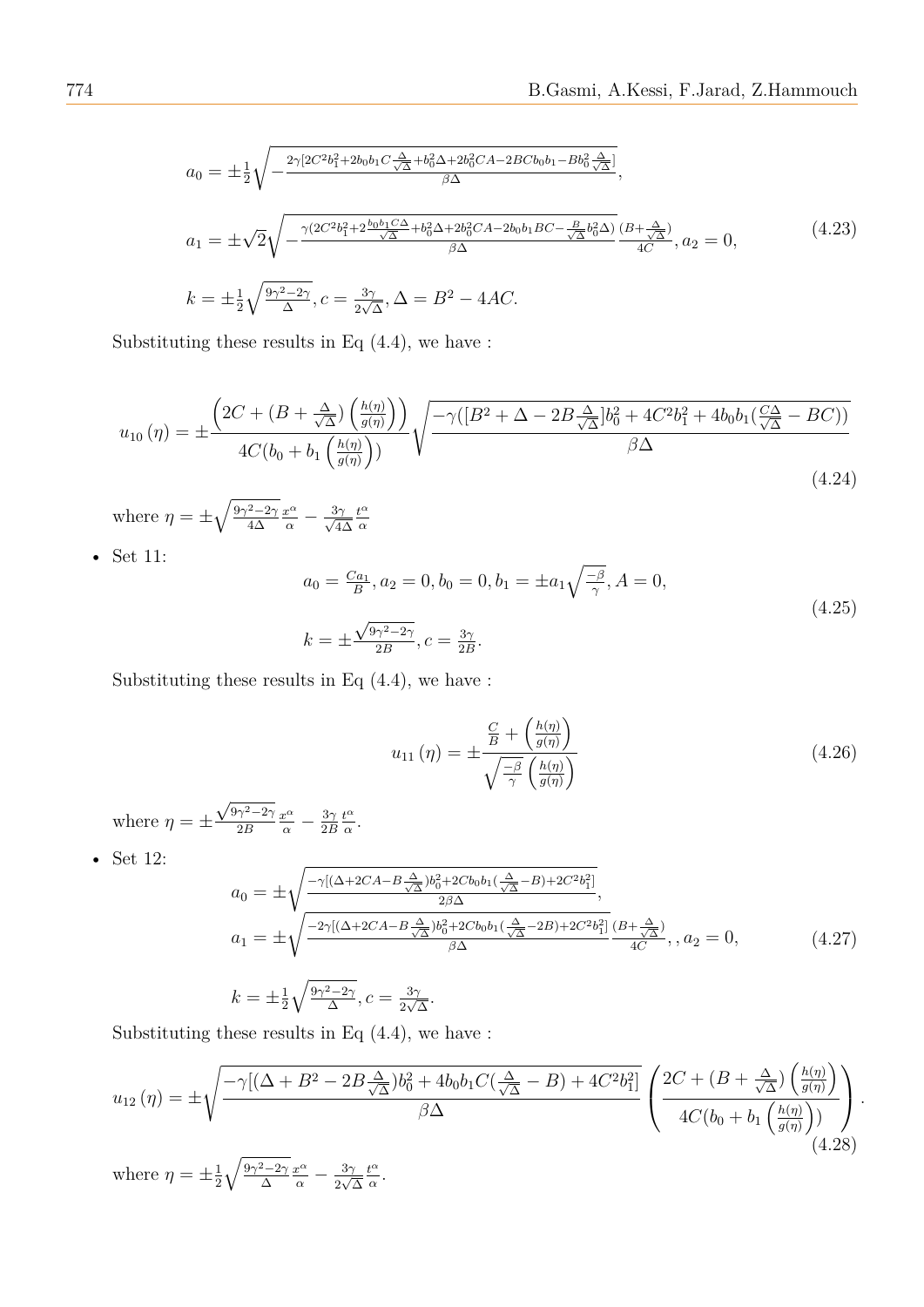• Set 13:

$$
a_0 = 0, a_2 = 0, b_0 = \frac{B}{A\gamma}(b_1\gamma + a_1\sqrt{-\beta\gamma}), C = 0,
$$
  
\n
$$
k = \pm \frac{1}{2B}\sqrt{9\gamma^2 - 2\gamma}, c = \frac{3\gamma}{2B}.
$$
\n(4.29)

Substituting these results in Eq (4.4), we have

$$
u_{13}(\eta) = \frac{a_1 \left(\frac{h(\eta)}{g(\eta)}\right)}{\frac{B}{A\gamma}(b_1\gamma + a_1\sqrt{-\beta\gamma}) + b_1\left(\frac{h(\eta)}{g(\eta)}\right)}.
$$
(4.30)

Where  $\eta = \pm \frac{1}{2R}$  $\frac{1}{2B}\sqrt{9\gamma^2-2\gamma}\frac{x^{\alpha}}{\alpha}-\frac{3\gamma}{2E}$ 2*B t α*  $rac{t^{\alpha}}{\alpha}$ .

In particular, the new exact solution of the Telegraph Equation with conformable space-time derivatives  $(4.1)$  with the help of Eq.  $(3.6)$  to Eq.  $(3.10)$  as follows:

When  $C = 0, B \neq 0$ ,

$$
u_{1.1}(\eta) = \pm \frac{1}{4C} \sqrt{\frac{-\gamma (B^2 + \Delta - 2B \frac{\Delta}{\sqrt{\Delta}})}{\beta \Delta}} \left( 2C + (B + \frac{\Delta}{\sqrt{\Delta}}) - \frac{B \exp(B\eta)}{A \exp B\eta + Bk_1} \right),
$$
  

$$
\eta = \pm \sqrt{\frac{9\gamma^2 - 2\gamma}{4\Delta} \frac{x^{\alpha}}{\alpha}} - \frac{3\gamma}{\sqrt{4\Delta}} \frac{t^{\alpha}}{\alpha}
$$
 (4.31)

The solution  $u_{1,1}(\eta)$  exists under the constraint condition  $\Delta > 0$ . When  $\Delta = B^2 - 4AC > 0$ ,

$$
u_{1.2}(\eta) = \pm \frac{1}{4C} \sqrt{\frac{-\gamma (B^2 + \Delta - 2B \frac{\Delta}{\sqrt{\Delta}})}{\beta \Delta}} \left( 2C + (B + \frac{\Delta}{\sqrt{\Delta}}) \frac{-2C[1 - \tanh(\frac{\sqrt{\Delta}}{2}\eta) \tanh(\frac{\sqrt{\Delta}}{2}k_1)]}{B - B \tanh(\frac{\sqrt{\Delta}}{2}\eta) \tanh(\frac{\sqrt{\Delta}}{2}k_1) - \sqrt{\Delta}[\tanh(\frac{\sqrt{\Delta}}{2}\eta) - \tanh(\frac{\sqrt{\Delta}}{2}k_1)]} \right),
$$
  

$$
\eta = \pm \sqrt{\frac{9\gamma^2 - 2\gamma}{4\Delta} \frac{x^{\alpha}}{\alpha} - \frac{3\gamma}{\sqrt{4\Delta}} \frac{t^{\alpha}}{\alpha}}
$$

The other solutions can be derived in an analogous way.

## **5. Graphical illustrations and discussion**

For the sake of briefness, we present here the profiles of some obtained solutions. The figures has been plotted by the Matlab software. In Figs.1-5, the 3D profiles and the contour plots of those solutions are given for some selected parameters satisfying the above mentioned calculations for each case. We underline that the resulting solutions were substituted in the studied equation to verify their correctness of the method. All computations were done using Maple17 software.

(4.32)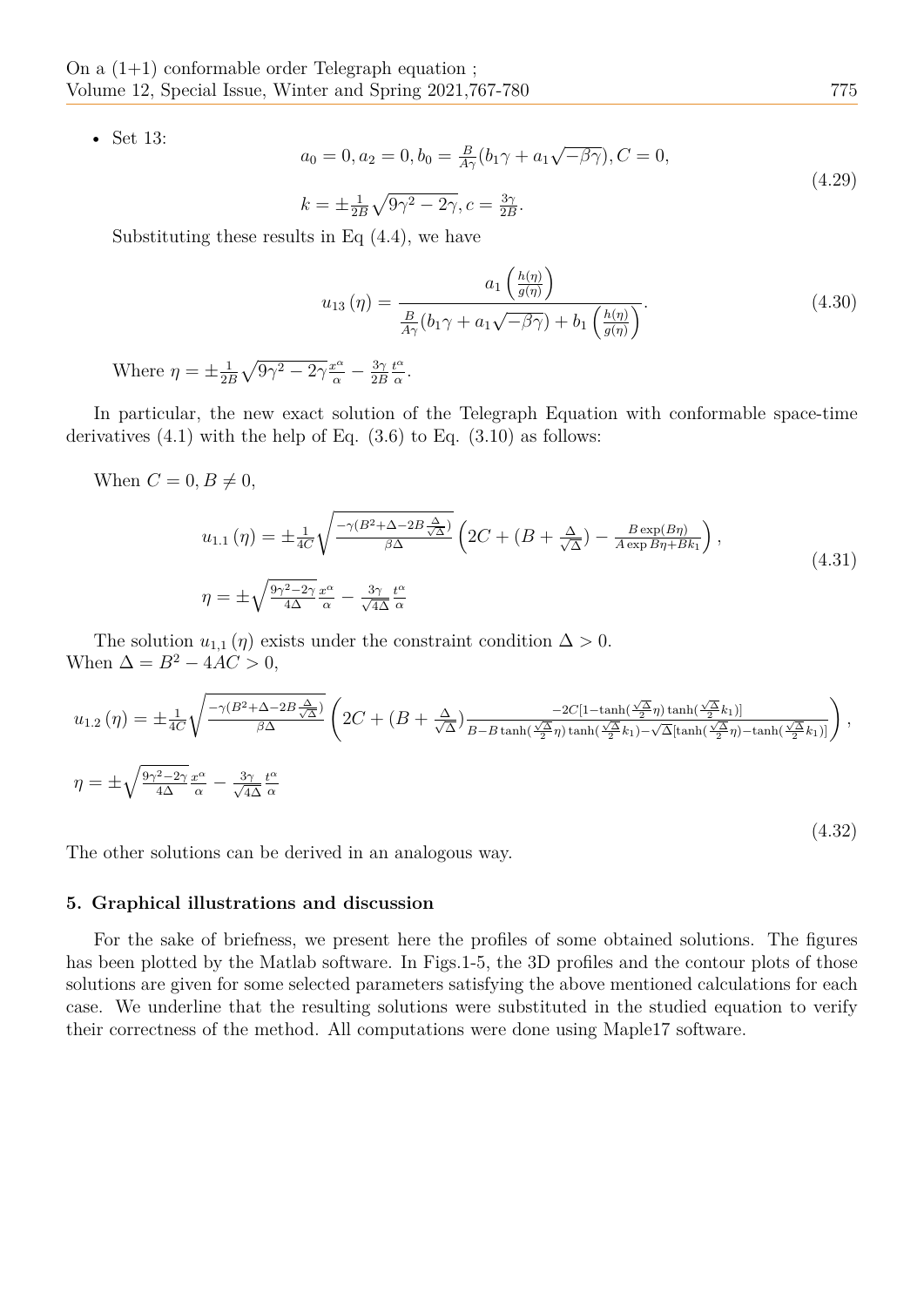

Figure 1: (a)Profile of the solution  $u_1(x, y)$  for  $A = 2$ ,  $B = 5$ ,  $C = 2$ ,  $\alpha = 0.5$ ,  $\beta = -1$ ,  $\gamma = 1$  and  $w_1 = 1$ . (b) Contour plots corresponding to  $u_1(x, y)$ .



Figure 2: Profile of the solution  $u_2(x, y)$  for  $A = -2$ ;  $B = -1$ ;  $C = 5$ ;  $\alpha = \frac{1}{2}$ ;  $\beta = -\frac{1}{3}$ ;  $\gamma = \frac{1}{2}$  and  $w_1 = 0$ . (b) Contour plots corresponding to  $u_2(x, y)$ .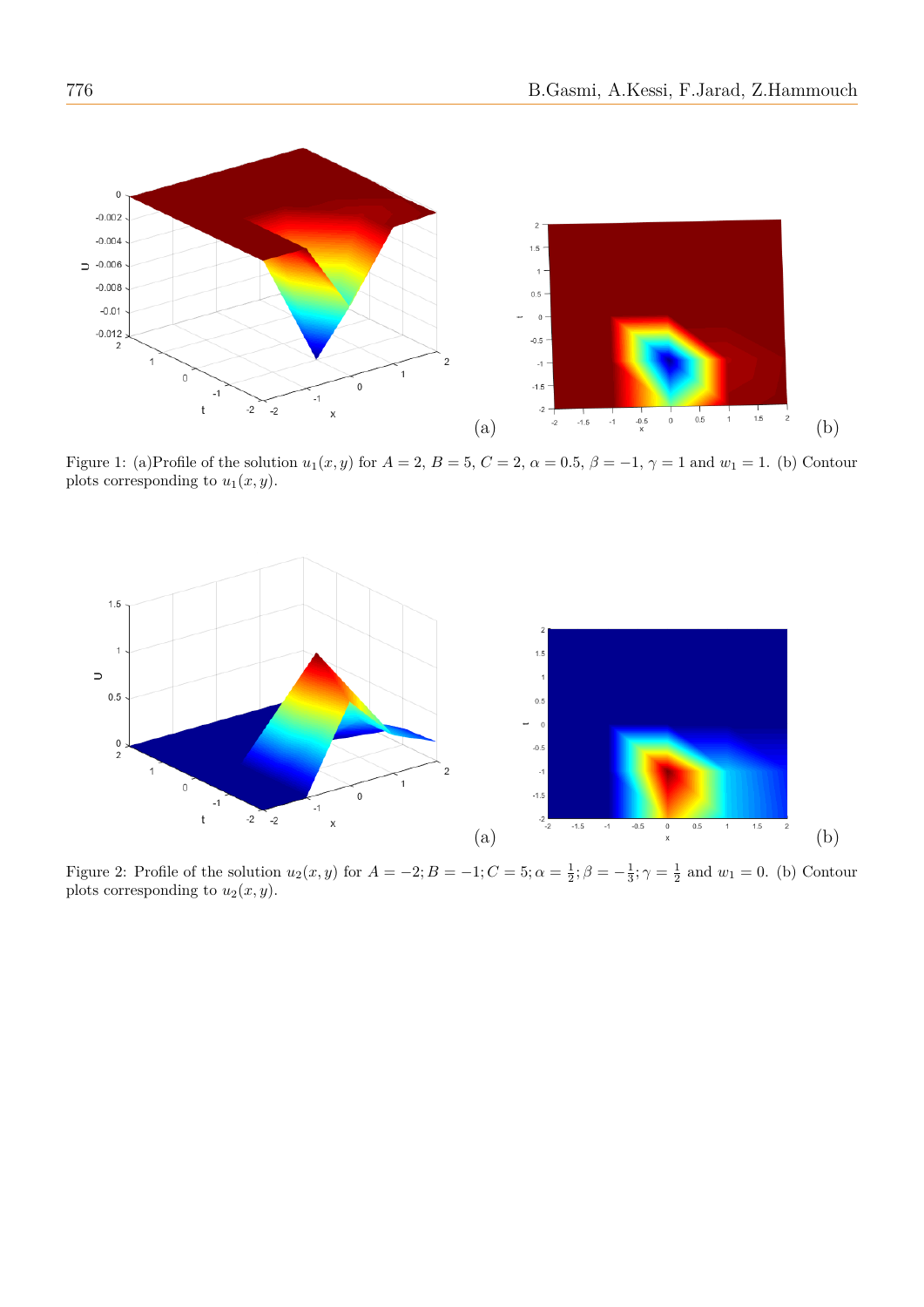

Figure 3: Profile of the solution  $u_3(x, y)$  for  $A = 1$ ,  $B = 0$ ,  $C = -8$ ,  $\alpha = \frac{1}{3}$ ,  $\beta = -2$ ,  $\gamma = 3$  and  $w_1 = 8$ . (b) Contour plots corresponding to  $u_3(x, y)$ .



Figure 4: Profile of the solution  $u_4(x, y)$  for  $A = 3$ ,  $B = 4$ ,  $C = 1$ ,  $\alpha = 0.9$ ,  $\beta = 0.25$ ,  $\gamma = 1$  and  $w_1 = 1$ . (b) Contour plots corresponding to  $u_4(x, y)$ .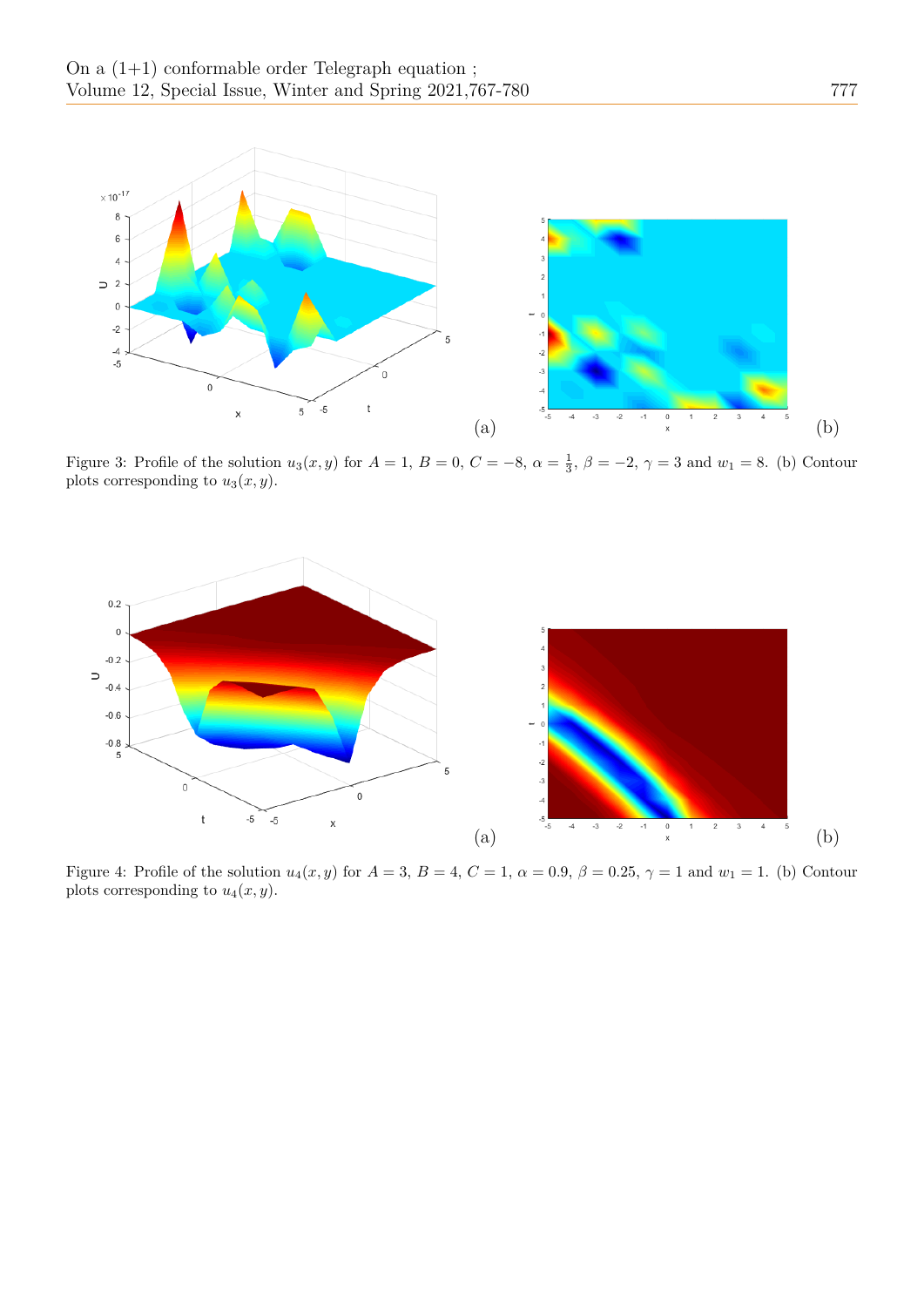

Figure 5: Profile of the solution  $u_5(x, y)$  for  $A = 0$ ,  $B = -2$ ,  $C = 3$ ,  $\alpha = 0.9$ ,  $\beta = 3$ ,  $\gamma = -1$  and  $w_1 = 5$ . (b) Contour plots corresponding to  $u_5(x, y)$ .

The others solutions are also hyperbolic, trigonometric, exponential or rational solutions. They have similar profiles to the formers.

### **6. Conclusion**

In the present paper, a new method was proposed using the auxiliary equation and the general Kudryashov method. Its accuracy has been tested by applying it successfully to the Telegraph equation with time-space conformable derivatives. It can be seen through this study, that this method is a powerful mathematical technique for finding traveling wave solutions for the partial differential equations. This method could be applied to the nonlinear evolution equations which arising in many fields of science. We derived various solitary waves for the  $(1+1)$ -Telegraph equation with space-time conformable derivatives, namely : hyperbolic, trigonometric, exponential and rational solutions. Some of the results have already been reported in the literature and some of them are new. The outcomes of this work would be beneficial to understand the behaviors of wave propagation in nonlinear science with beta derivatives or M-derivatives.

#### **References**

- <span id="page-11-0"></span>[1] E. Yusufoglu, A. Bekir, *Solitons and periodic solutions of coupled nonlinear evolution equations by using the sine-cosine method*, Int J Comput Math, *83(12)* (2006) 915–924.
- <span id="page-11-1"></span>[2] D.D. Ganji, A. Sadighi,*Application of He's homotopy-perturbation method to nonlinear coupled systems of reaction diffusion equations*, Int J Nonlinear Sci Numer Simul, *7 (4)* (2006) 411–418.
- <span id="page-11-2"></span>[3] T. Ozis, A. Yildirim,*Traveling wave solution of Korteweg-de Vries equation using He's homotopy perturbation method*,Int J Nonlinear Sci Numer Simul, *8 (2)* (2007) 239–242.
- <span id="page-11-3"></span>[4] AM Wazwaz,*The tanh method for travelling wave solutions of nonlinear equations*, Applied Mathematics and Computation, *154 (3)* (2004) 713–723.
- <span id="page-11-4"></span>[5] E. Fan, H. Zhang, *A note on the homogeneous balance method*, Phys Lett A, *246* (1998) 403–406.
- <span id="page-11-5"></span>[6] M.L. Wang, *Exact solutions for a compound KdV-Burgers equation*, Phys Lett A, *213* (1996) 279.
- <span id="page-11-6"></span>[7] M.A. Abdou, *The extended F-expansion method and its application for a class of nonlinear evolution equations*, Chaos, Solitons & Fractals, *31* (2007) 95–104.
- <span id="page-11-7"></span>[8] J.L. Zhang, M.L. Wang, Y.M. Wang, Z.D. Fang, *The improved F-expansion method and its applications*, Phys Lett A, *350* (2006) 103–109.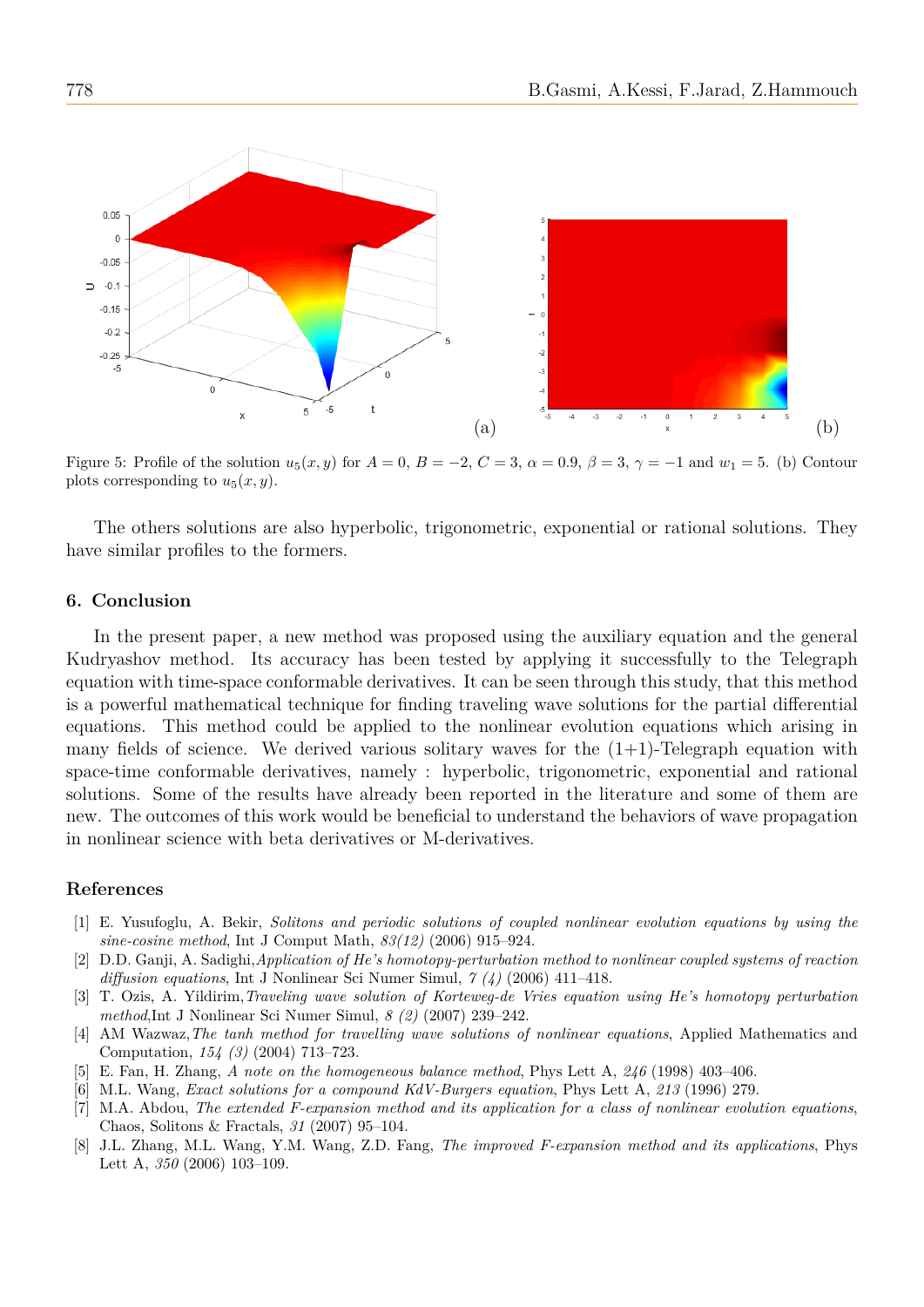- <span id="page-12-0"></span>[9] SA El -wakil, M.A. Madkour, M.A. Abdou, *Application of the Exp-function method for nonlinear evolution equations vith variable coefficients*, Phys. Letters A *369* (2007), 62 – 69.
- <span id="page-12-1"></span>[10] M.A. Abdou , A.A. Soliman and S.T. El-Basyony , *New Application of the Exp-function for improved Boussinesq equation*, Phys. Lett. A 369,(2007), 469– 475.
- <span id="page-12-2"></span>[11] T. Ozis, C. Koroglu, *A novel approch for solving the Fisher using Exp- function method*, Physics Letters A 372 (2008) 3836– 3840.
- <span id="page-12-3"></span>[12] M. Wang, X. Li, J. Zhang, *The (G'/G)-expansion method and traveling wave solutions of nonlinear evolution equations in mathematical physics*, Phys Lett A. *372* (2008) 417–23.
- <span id="page-12-4"></span>[13] E.M.E. Zayed , K.A. Gepreel, *The (G'/G)-expansion method for finding traveling wave solutions of nonlinear partial differential equations in mathematical physics*, J Math Phys. *50* (2009) 013502-13.
- <span id="page-12-5"></span>[14] E.M.E. Zayed, *New traveling wave solutions for higher dimensional nonlinear evolution equations using a generalized (G'/G)-expansion method*, J Phys A Math Theor. *42* (2009) 195202-14.
- <span id="page-12-6"></span>[15] H. Bulut, Y. Pandir, H.M. and Baskonus , *Symmetrical hyperbolic Fibonacci function solutions of generalized Fisher equation with fractional order*, AIP Conference Proceedings, *1558* (2013) 1914–1918.
- <span id="page-12-7"></span>[16] Y.A. Tandogan, Y. Pandir, and Y. Gurefe, *Solutions of the nonlinear differential equations by use of modified Kudryashov method*, Turkish Journal of Mathematics and Computer Science, *1* (2013) 54–60.
- <span id="page-12-8"></span>[17] Y. Pandir, *Symmetric fibonacci function solutions of some nonlinear partial differential equations*, Applied Mathematics Information Sciences, *8(5)* (2014) 2237–2241.
- <span id="page-12-9"></span>[18] E.M.E. Zayed, G.M. Moatimid, A.G. Al-Nowehy, *The generalized Kudryashov method and its applications for solving nonlinear PDEs in mathematical physics*, Scientific J Math Res. *5* (2015) 19–39.
- <span id="page-12-10"></span>[19] E.M.E. Zayed, A.G. Al-Nowehy, *Exact solutions of the Biswas-Milovic equation, the ZK (m,n,k) equation and the K (m,n) equation using the generalized Kudryashov method*, Open phys. *14* (2016) 129–139.
- <span id="page-12-11"></span>[20] E.M.E. Zayed, A.G. Al-Nowehy, *Exact traveling wave solutions for nonlinear PDEs in mathematical physics using the generalized Kudryashov method*, Serbian J Elec Eng. *13(2)* (2016) 203–227.
- <span id="page-12-12"></span>[21] L.A. Alhakim, A.A. Moussa, *The double auxiliary equations method and its application to space-time fractional nonlinear equations*, Journal of Ocean Engineering and Science, *4* (2019) 7–13.
- <span id="page-12-13"></span>[22] A.M. Wazwaz, *A sine-cosine method for handling nonlinear wave equations*, Mathematical and Computer Modelling, *40* (2004) 499–508.
- <span id="page-12-14"></span>[23] M.M. Ghalib, A.A. Zafar,Z. Hammouch, M.B. Riaz, K. Shabbir, *Analytical results on the unsteady rotational flow of fractional-order non-Newtonian fluids with shear stress on the boundary*, Discrete and Continuous Dynamical Systems-S, *13(3)* (2020) 683–693.
- <span id="page-12-15"></span>[24] M. M. Ghalib, A.A. Zafar, M.B. Riaz, Z. Hammouch, and K. Shabbir, *Analytical approach for the steady MHD conjugate viscous fluid flow in a porous medium with nonsingular fractional derivative* Physica A: Statistical Mechanics and its Applications, *555* (2020) 123941.
- <span id="page-12-16"></span>[25] D. Bienvenue, B. Gambo, J. Mibaille, Z. Hammouch and A. Houwe, *Chirped Solitons with Fractional Temporal Evolution in Optical Metamaterials*, Methods of Mathematical Modelling: Fractional Differential Equations, *205* (2019).
- <span id="page-12-17"></span>[26] A.A. Zafar, M.B. Riaz and Z. Hammouch, *A Class of Exact Solutions for Unsteady MHD Natural Convection Flow of a Viscous Fluid over a Moving Inclined Plate with Exponential Heating, Constant Concentration and Chemical Reaction*, In International Conference on Computational Mathematics and Engineering Sciences (pp. 218-232). Springer, Cham (2019).
- <span id="page-12-18"></span>[27] A. Houwe, J. Sabi'u, Z. Hammouch, and S.Y. Doka, *Solitary pulses of the conformable derivative nonlinear differential equation governing wave propagation in low-pass electrical transmission line*, Physica Scripta, *95 (4)* (2019) 045203.
- <span id="page-12-19"></span>[28] M. Savescu, K.R. Khan, P. Naruka, H. Jafari, L. Moraru, and A. Biswas, *Optical solitons in photonic nano waveguides with an improved nonlinear Schrödinger's equation*, Journal of Computational and Theoretical Nanoscience, *10(5)* (2013) 1182–1191.
- <span id="page-12-20"></span>[29] A. Borhanifar, H. Jafari, and S.A. Karim, *New solitons and periodic solutions for Thekadomtsev-Petviashvili equation*, The Journal of Nonlinear Sciences and its Applications, *1(4)* (2008) 224–229.
- <span id="page-12-21"></span>[30] H. Jafari, A. Sooraki, and C.M. Khalique, *Dark solitons of the Biswas–Milovic equation by the first integral method* Optik, *124(19)* (2013) 3929–3932.
- <span id="page-12-22"></span>[31] R. Khalil,M. Al Horani, A. Yousef, M. Sababheh, *A new definition of fractional derivative*, J. Comput. Appl. Math. *264* (2014) 65–70.
- <span id="page-12-24"></span><span id="page-12-23"></span>[32] T. Abdeljawad, *On conformable fractional calculus*, J. Comput. Appl. Math. *279* (2015) 57–66.
- [33] T. Abdeljawad, Q.M. Al-Mdallal, F. Jarad, *Fractional logistic models in the frame of fractional operators generated by conformable derivatives*, Chaos, Solitons & Fractals, *119* (2019) 94–101.